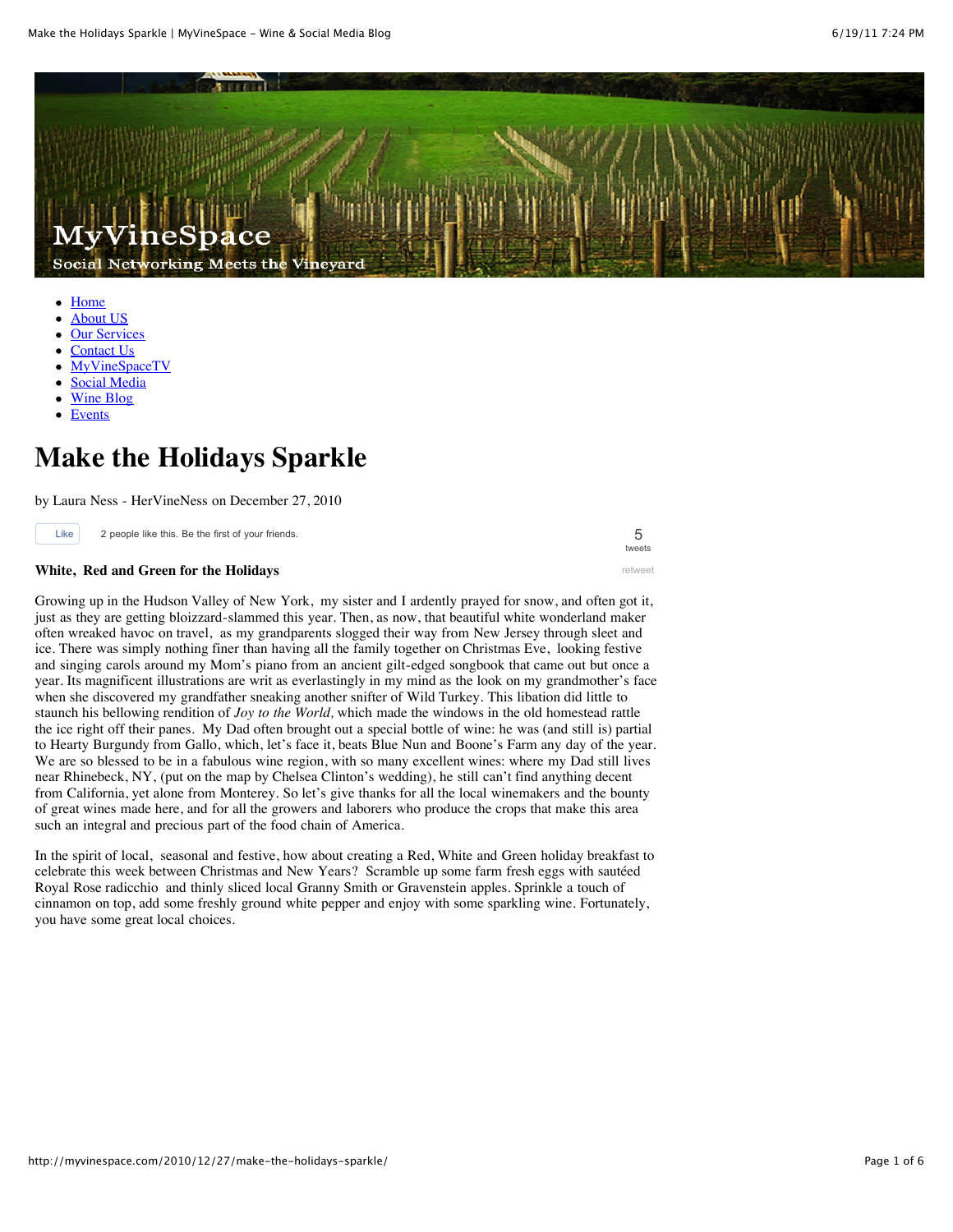

**La Rochelle:** Steven Mirassou waited a long time to disgorge a bubbly under the La Rochelle brand. It's a bit ironic that his family sold all the sparkling equipment to Barry Jackson at Equinox some years back, and here they are, using it again, at long, long last. But heck, what goes around…the 2007 Blanc de Noirs (\$30) sparkling from the Martini clone off the McIntyre estate vineyard in the Santa Lucia Highlands, is truly one of the prettiest sparklings you can find. Pale as the first pink light of dawn, it sparkles with the thrill of tea rose, bright cinnamon and spritely raspberry-rhubarb punch. As light as air, it dances on your tongue like a snowflake, and practically makes a rainbow of colors in your mouth. It's airily bright and intensely focused with minerally hints of cranberry and Bosc pear, and some subtle rejoinders of edgy raspberry lemonade. (lrwine.com)



**Caraccioli Cellars:** Do you want a real French connection? Look to the Italians, with a French twist. Caraccioli makes Santa Lucia Highlands sparkling in the dry, yeasty, leesy style that delivers aromas and flavors of a French morning on the Left Bank, brimming over with freshly baked brioche and baguette. Their Brut and Brut Rosé, crafted by the true French genius Michel Salgues, previously head winemaker at Roederer Estate in Anderson Valley, would pair nicely with *oefs* done any way you like, or if you must, oysters. Despite the stiff price of nearly \$50 srp (you can find it more reasonably priced at Star Market), you cannot go even remotely wrong with either one of these wines. Rumor has it that the grand opening of the Caraccioli tasting room in Carmel is set for mid January. Do I hear a cork popping?

(Caraccioli Cellars.com)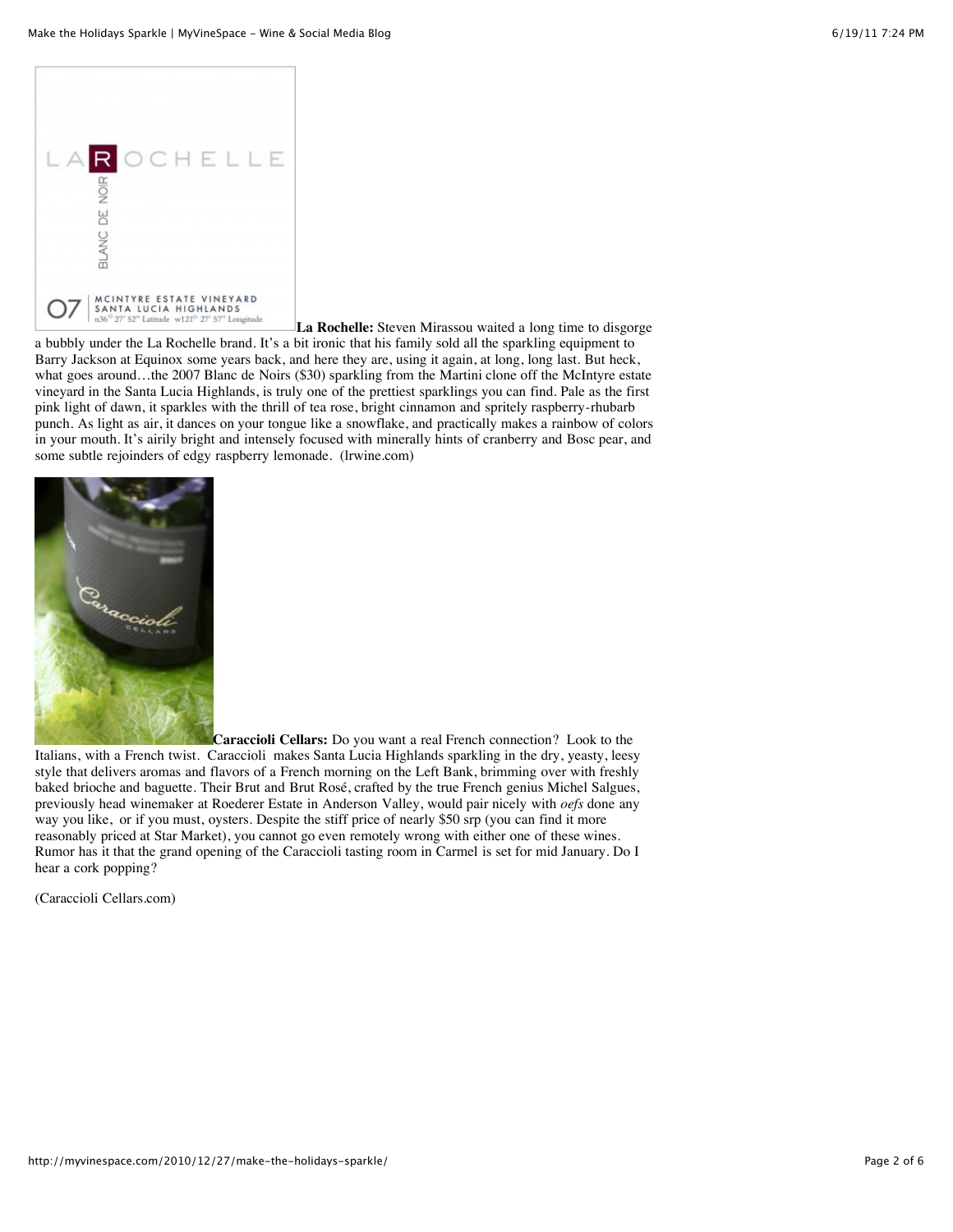

**McIntyre:** Secret fact: most of the vines originally planted in Monterey appellation were

destined for early picking and transporting to the northland to make sparkling for the likes of Schramsberg and Gloria Ferrer. The first sparkling to be made in the Santa Lucia Highlands in modern times, i.e., since Google became a replacement for Webster's, Encylopedia Brittanica and your entire collection of Cliff notes, came from McIntyre. *L'Homme Qui Ris (\$29)* is a mature, yeasty sparkler made from 60% Pinot Noir and 40% Chardonnay directly from McIntyre's estate-owned vineyard and spends at least 20 months "*en tirage*." That means it gathers the richness and depth one expects to find in a classic bubbly and also allows for a wine that improves with age, unlike so many sparkling wines made to be consumed immediately upon production. This Grande Duchesse calmly delivers a French boulangerie's more toasty, weighty baked goods, like rum-custard filled pastries or almond croissants. You'll find yourself licking your lips for a taste of rich, buttery crumbs. Now, really, can your iPhone app do that? A few magnums remain. How about some Magnum Merriment for the holidays?

(mcintyrevineyards.com)

Like 2 people like this. Be the first of your friends.

Tagged as: [Caraccioli Cellars](http://myvinespace.com/tag/caraccioli-cellars/), [holidays](http://myvinespace.com/tag/holidays/), [La Rochelle](http://myvinespace.com/tag/la-rochelle/), [Magnums](http://myvinespace.com/tag/magnums/), [Mcintyre,](http://myvinespace.com/tag/mcintyre/) [Royal Rose radicchio,](http://myvinespace.com/tag/royal-rose-radicchio/) [sparkling](http://myvinespace.com/tag/sparkling/)

 $\begin{bmatrix} 1 & 0 \\ 0 & 0 \end{bmatrix}$  SHARE  $\begin{bmatrix} 1 & 0 \\ 0 & 0 \end{bmatrix}$   $\begin{bmatrix} 1 & 0 \\ 0 & 0 \end{bmatrix}$ 

Leave a Comment

| Name *              |
|---------------------|
| $E$ -mail $*$       |
| Website             |
|                     |
|                     |
|                     |
| orpere Council,     |
| Type the two words: |
| Submit              |

[Spam protection by WP Captcha-Free](http://wordpresssupplies.com/wordpress-plugins/captcha-free/)

Previous post: [New Facebook Profile](http://myvinespace.com/2010/12/22/new-facebook-profile/)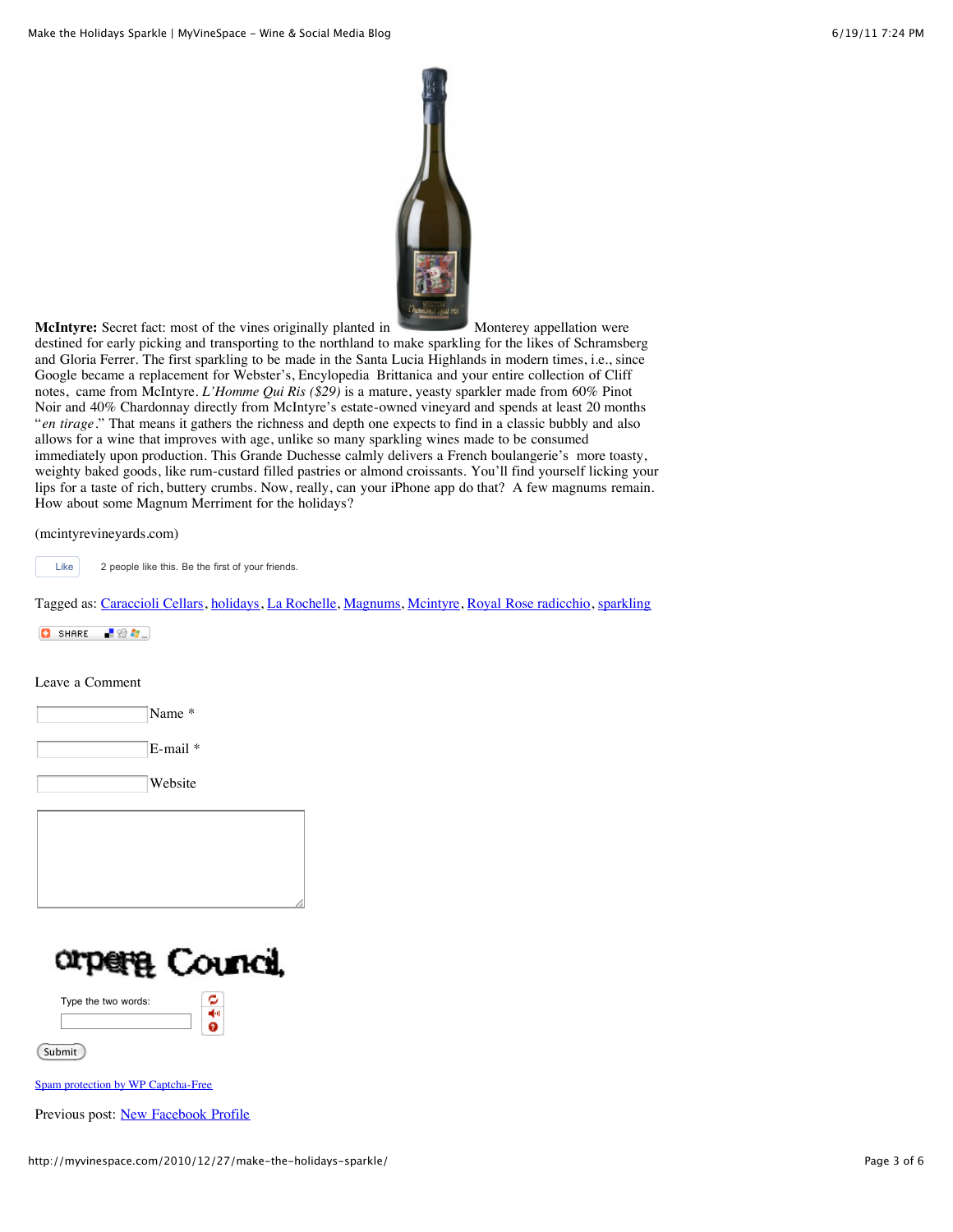Next post: [Holiday Reflections](http://myvinespace.com/2011/01/01/holiday-reflections/)

- $\bullet$   $\overline{\mathsf{T}}$ o search, type and hi
- **Subscribe to Our Posts**

Your email: Enter email address...

Subscribe Unsubscribe

## **Featured Wineries**

Santa Cruz Mtns [Big Basin Vineyards](http://myvinespace.com/category/bigbasin/) **[Burrell School](http://myvinespace.com/burrellschool)** [Dancing Creek](http://dancingcreekwinery.com/) [Hunter Hill](http://hunterhillwines.com/) [Loma Prieta](http://lomaprietawinery.com/) [Poetic Cellars](http://poeticcellars.com/) [Villa del Monte](http://villadelmontewinery.com/) [Vine Hill](http://vinehillwinery.com/)

South Coast [Eagles Nest Winery](http://winetastingsandiego.com/)

Santa Clara Valley [Aver Family Vineyards](http://averfamilyvineyards.com/) [Guglielmo Winery](http://guglielmowinery.com/)

 $\bullet$ 

**More Social Media Resources**

[Must Read Articles](http://myvinespace.com/social-media-resources/)

- **Blogroll**
	- [El Bloggo Torcido](http://www.elbloggotorcido.com/)
	- **o** [Fermentation](http://fermentation.typepad.com/fermentation/2009/11/the-return-of-my-wine-sniffing-nose.html)
	- [Juicy Tales by Jo Diaz](http://wine-blog.org/)
	- [Love Apple Farm](http://www.growbetterveggies.com/)
	- o [Open Wine Consortium](http://www.openwineconsortium.org/)
	- o [Palate Press](http://palatepress.com/2009/11/wine-for-women%E2%80%99s-attention/)
	- o [Reign of Terroir](http://reignofterroir.com/)
	- [Snooth.com Blog](http://blog.snooth.com/)
	- o [Tablas Creek](http://tablascreek.typepad.com/tablas/2009/11/does-social-media-sell-wine.html)
	- o [Vinikitas Wine Views, Reviews and Interviews](http://www.vinikitas.com/media/)
	- [Wine Bloggers Conference](http://winebloggersconference.org/)
	- [Wine Business Monthly](http://www.winebusiness.com/)
	- o [Wine Institute](http://www.wineinstitute.org/resources/statistics)
	- [Wine Tasting San Diego](http://winetastingSanDiego.com/)
	- [Winery Website Report](http://blog.winerywebsitereport.com/)
	- **[WineSpace](http://winespace.donatifamilyvineyard.com/)**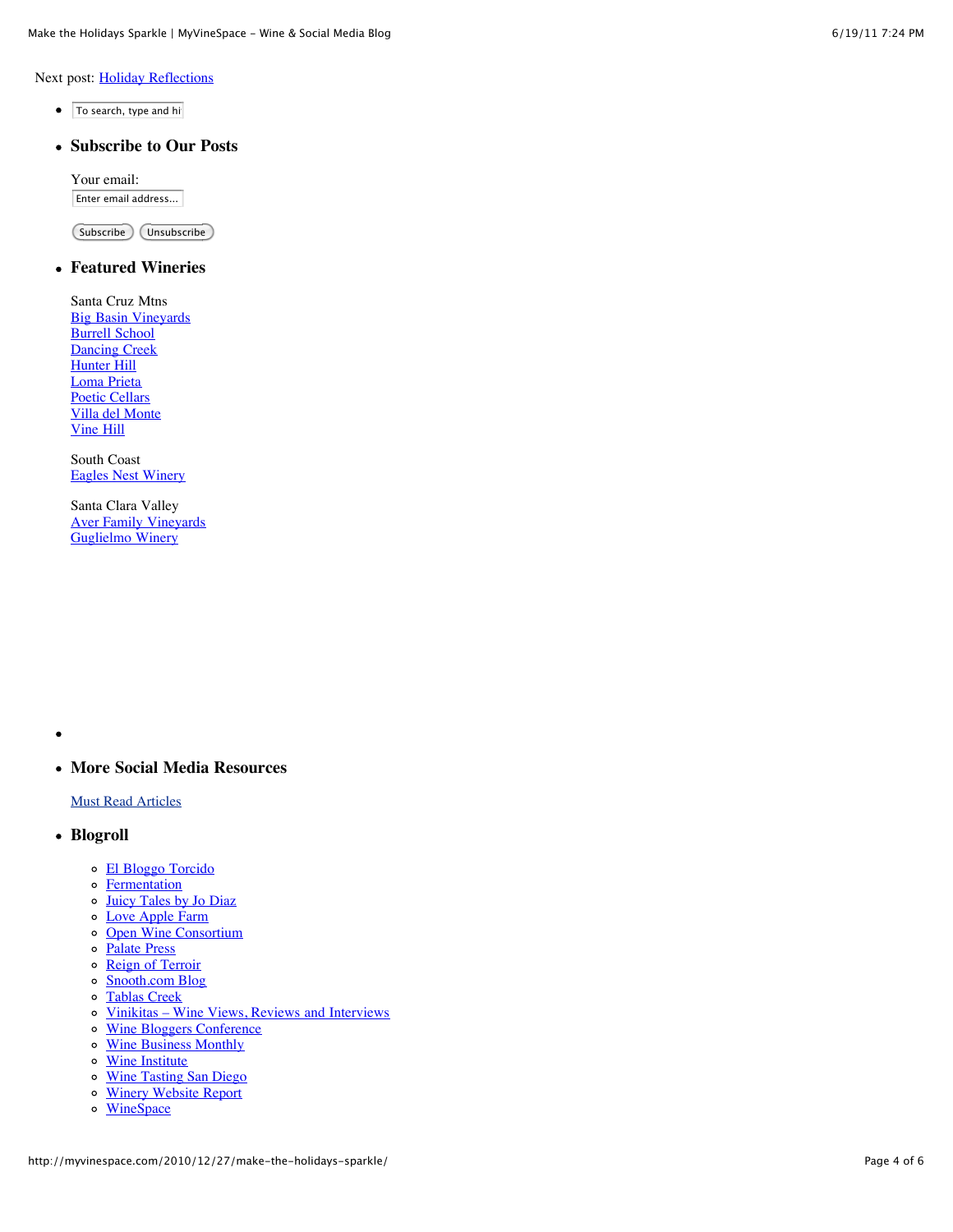**Get Social with Us!**



- **Featured Videos**
- **Loma Prieta Winery**



**Poetic Cellars Winery**



**Burrell School Winery**



**Guglielmo Winery**



**Santa Cruz Mtns. Wine Trail**